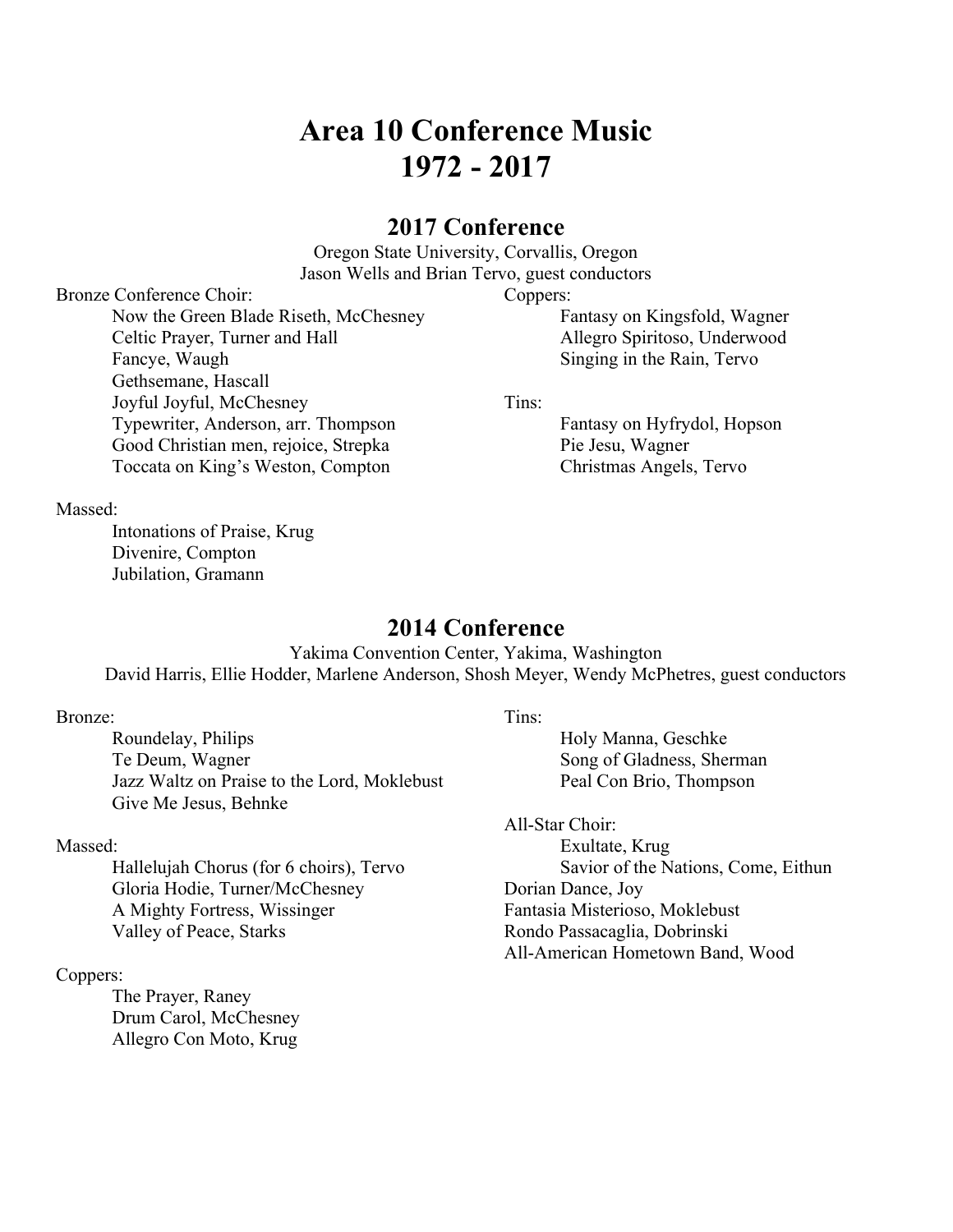Tacoma Convention Center, Tacoma, Washington William Payn and Shirley Lindberg, guest conductors

Bronze:

 Metamorphosis, Helman Prisms, Payn Imagenes, Payn The Stars Await, Mallory

Massed:

 America the Beautiful, Sherman Change Ring Prelude on Divinum Mysterium, Gramann Jerusalem My Happy Home, Moklebust Jesus Loves Me, Glasgow

Coppers:

 Festive Peal, Thompson Genesis "Let There Be Light", Winter O God Beneath Your Guiding Hand, Payn

Tins:

 Bell Peal on "How Great Our Joy", Lamb Chanson, Lowenberg Fanfare and Reflection, Krug

# 2010 Conference

George Fox University, Newburg, Oregon Fred Gramann and Stephanie Wiltse, guest conductors

### Bronze:

 Carillon, Gramann Everlasting Light, Gramann Jamaican Rhumba, Mizell Tocatto Ritmica, Joy Vertas, Wissinger

Massed:

 Arioso, Phillips Celebration, Gramann On This Day Earth Shall Ring, Moklebust Coppers:

 Carol of the Wisemen, Gramann Exultate, Bauder Meditation on Beautiful Savior, Moklebust

Tins:

 Beautiful One, Ingram Come, Thou Long Expected, Moklebust Multicultural Tunes that Teach, Thompson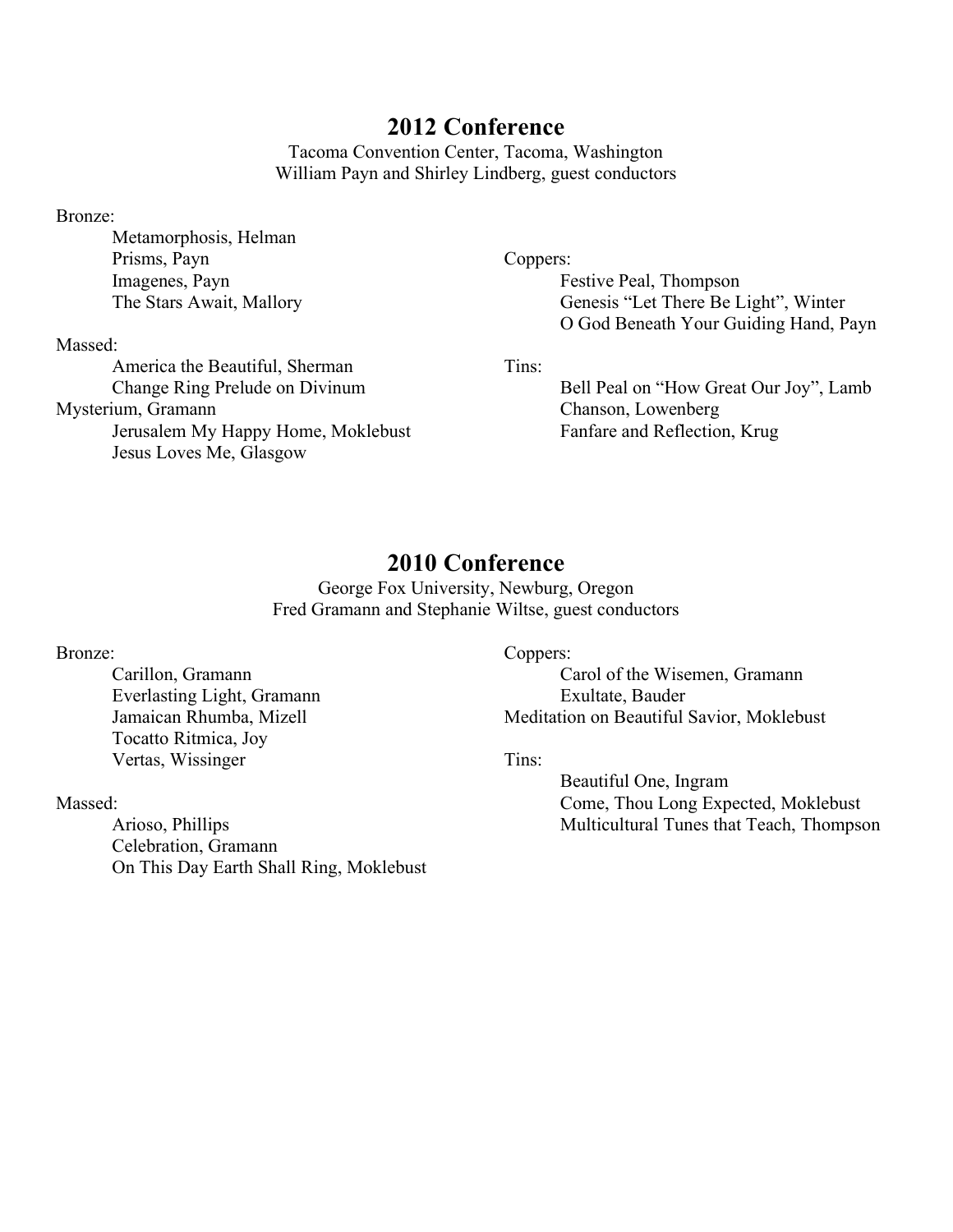Yakima Convention Center, Yakima, Washington David Davidson, Jason Wells and Michael Kastner, guest conductors

### Bronze:

 Procession of the Nobles, arr. Smith Sing We Now of Christmas, Anthony Wade in the Water, arr. Morris

### Massed:

When in Our Music, Sherman

Coppers and Bronze: Resonances and Alleluias, Moklebust

#### Coppers:

 Recuerdos, McChesney Allegro Spiritoso, Underwood Lo, How a Rose, Raney

### Tins:

Let Us Talents and Tongues Employ,

### Helman

 Percussive Praise, McChesney Twas in the Moon of Wintertime, Moklebust

# 2006 Conference

Northwest Nazarene University, Nampa, Idaho Tim Waugh and Bill Griffin, guest conductors

#### Bronze:

 A Walk in the Park, Buckwalter Bourree, Bach, transcribed Griffin The Stars and Stripes Forever, Griffin Let All Mortal Flesh, Moklebust Prelude on Herzliebster Jesu, Gramann

### Massed:

 Shades of Forest Green, Waugh Lord I Lift Your Name on High, Sherman The Road to Jerusalem, Gross This Is My Father's World, McKechnie

## Coppers:

 Dorian Dance, Joy Laudamus, Sherman I Lift Up Mine Eyes, Hascall

#### Tins:

 LondeLirinen, Waugh Procession and Bell Chime, Tucker In the Bleak Midwinter, Eithun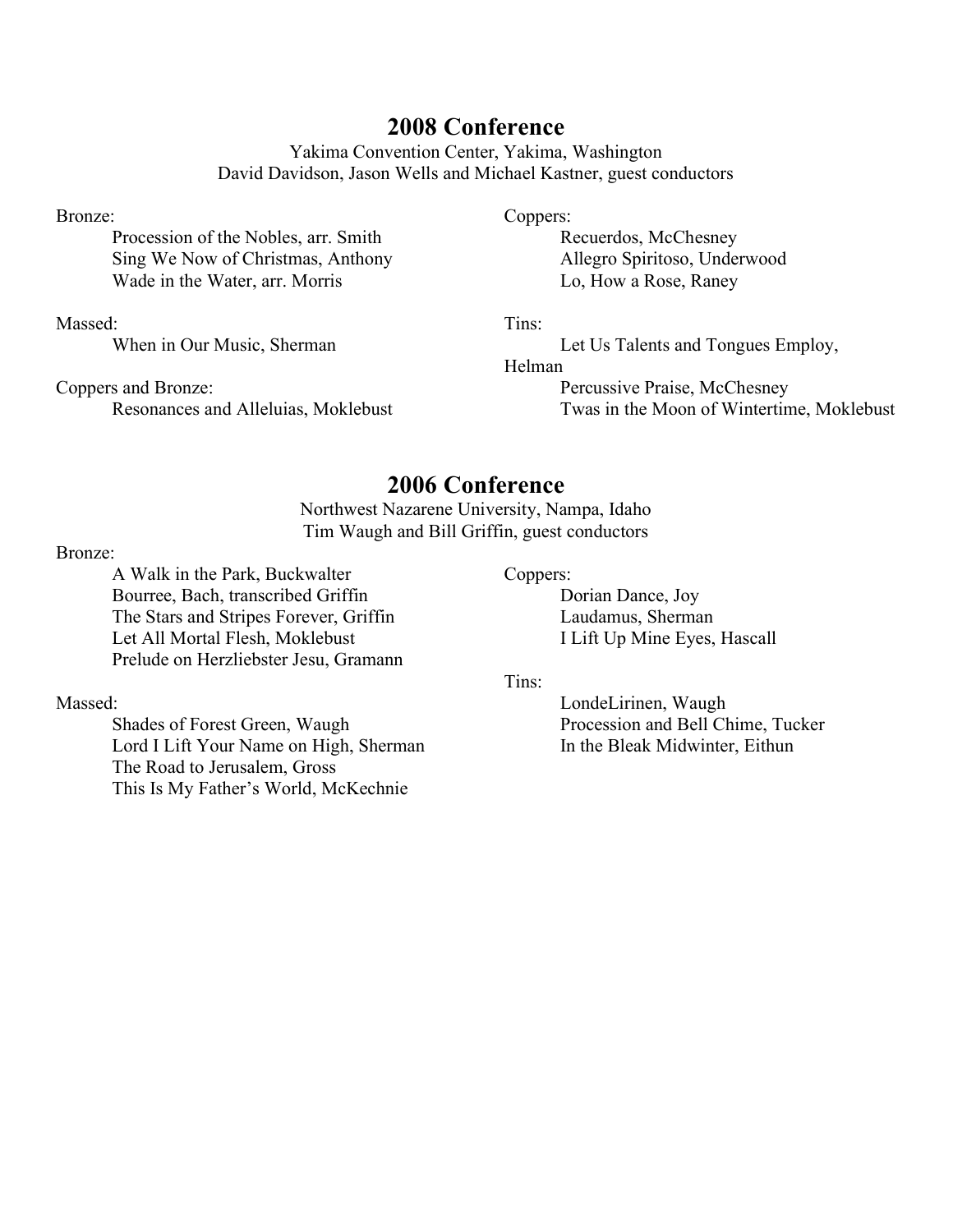Pacific Lutheran University, Tacoma, Washington David Weck and Kathy Ebling-Thorne, guest conductors

### Bronze:

 Fantasy #1 – Arnold Sherman Light Eternal – Moklebust Praise and Adoration – Gramann Illumination – Payn Journey – Sherman Prelude & Passacaglia – Helman

# Gift of Peace – Dobrinski

Coppers:

 Allegro Agitato – Helman Song of Triumph – Sherman

Tins:

 Heaven's Rest – Susan Nelson Second Suite for Handbells – Helman Thy Word – arr. Geschke

### Massed:

 Fantasy on Kingsfold – Dean Wagner Song of Peace – Sherman Seasons of the Heart – Buckwalter Joyous Spirit – Stephenson

# 2002 Conference

Lewis and Clark College, Portland, Oregon David Harris and Nancy Hascall, guest conductors (Nancy won the conducting contest for the conference)

### Massed:

 Eternal Father, Strong to Save – Linker/McFadden Grazioso – Sherman Celebratio! – Stephenson Hymn to Joy – Keller

### Bronze:

 Elegy – Payn Trial and Triumph – Keller It Came Upon the Midnight Clear – Sherman

Coppers:

 Let All Things Now Living – Moklebust Canto de Esperanza – Sondra Tucker Gethsemane – Nancy Hascall

#### Tins:

 Praise to the Lord the Almighty – **McChesney**  The Christmas Angels – Helman Dry Bones – Hart Morris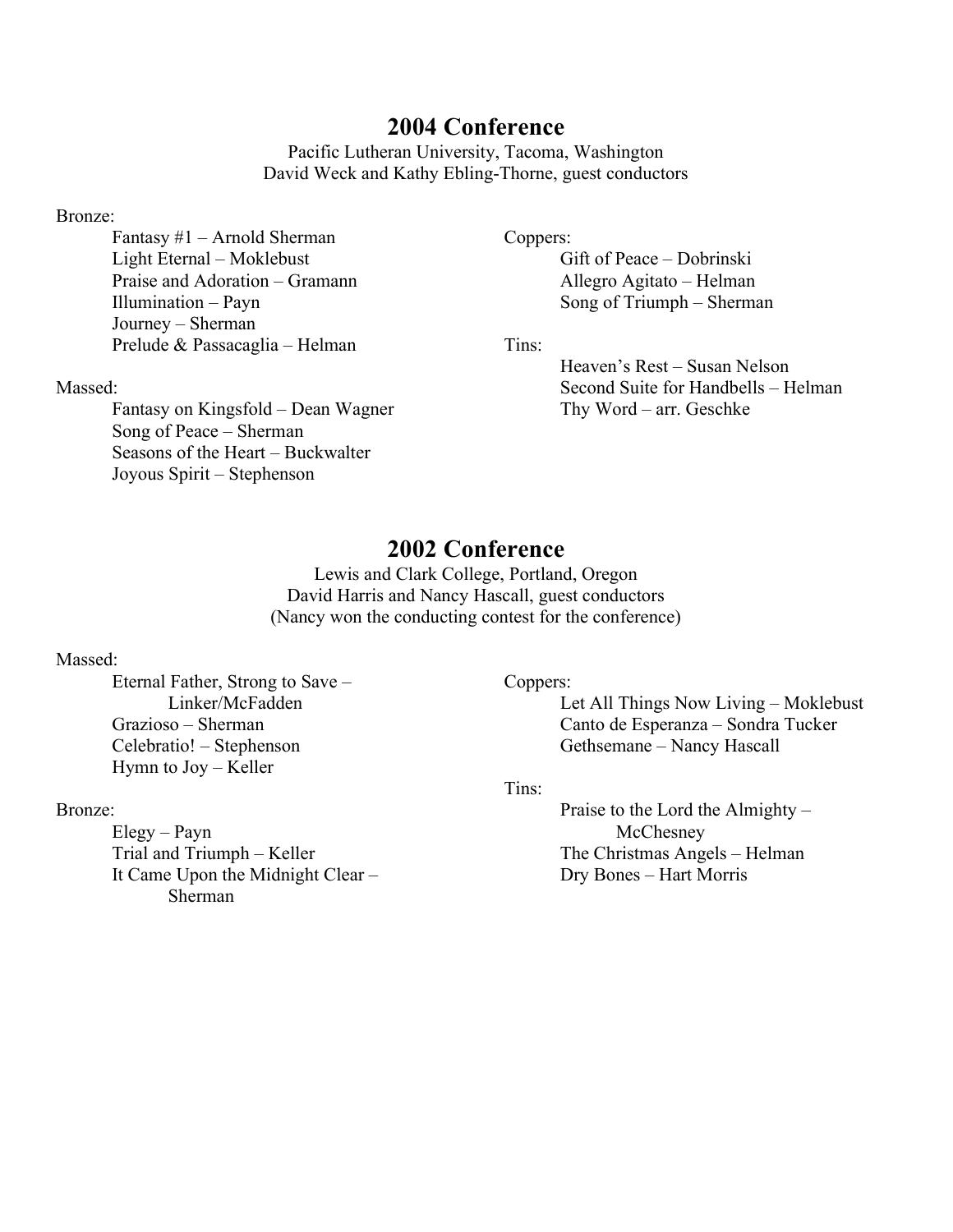Whitworth College, Spokane, Washington Arnold Sherman and Jim Smith, guest conductors

### Massed:

 Andante Maestoso – Sherman Psalm 30 – McFadden The Music of the Spheres – McChesney To God Be the Glory – Dobrinski

### Bronze:

 Up on the House Top – Sherman All Glorious Above – Gramann Fantasy No. 2 in C Minor – Sherman

### Coppers:

 While By My Sheep – McChesney In the Beauty of Holiness – Sherman O Come, O Come, Emmanuel – Alan Lohr

Tins:

 Let My People Go – Waldrop Joyful Praise – Howard Starks What Wondrous Love Is This – Sherman

# 1998 Conference

Lewis and Clark College, Portland, Oregon Hart Morris, guest conductor

### Massed:

 Antiphon – Sherman O Jesus I Have Promised – Stephenson Siyahamba – Hopson Battle Hymn of the Republic – Dobrinski

### Bronze:

 Boogie Woogie Bugle Boy – Morris Introduction and Passacaglia – Margaret Tucker Uncommon Adoration – Morris

### Coppers:

 Meditation on Beautiful Savior – Moklebust I'm Just a Poor Wayfaring Stranger – Morris God of Grace and God of Glory – Anna Laura Page

#### Tins:

 Festive Dance – Morris Suite for Handbells – Helman Simply Santa – Derek Hakes

Chimes Choirs: Daystar – Kinyon Land of the Silver Birch – Patricia Thompson This Joyful Day – Douglas Wagner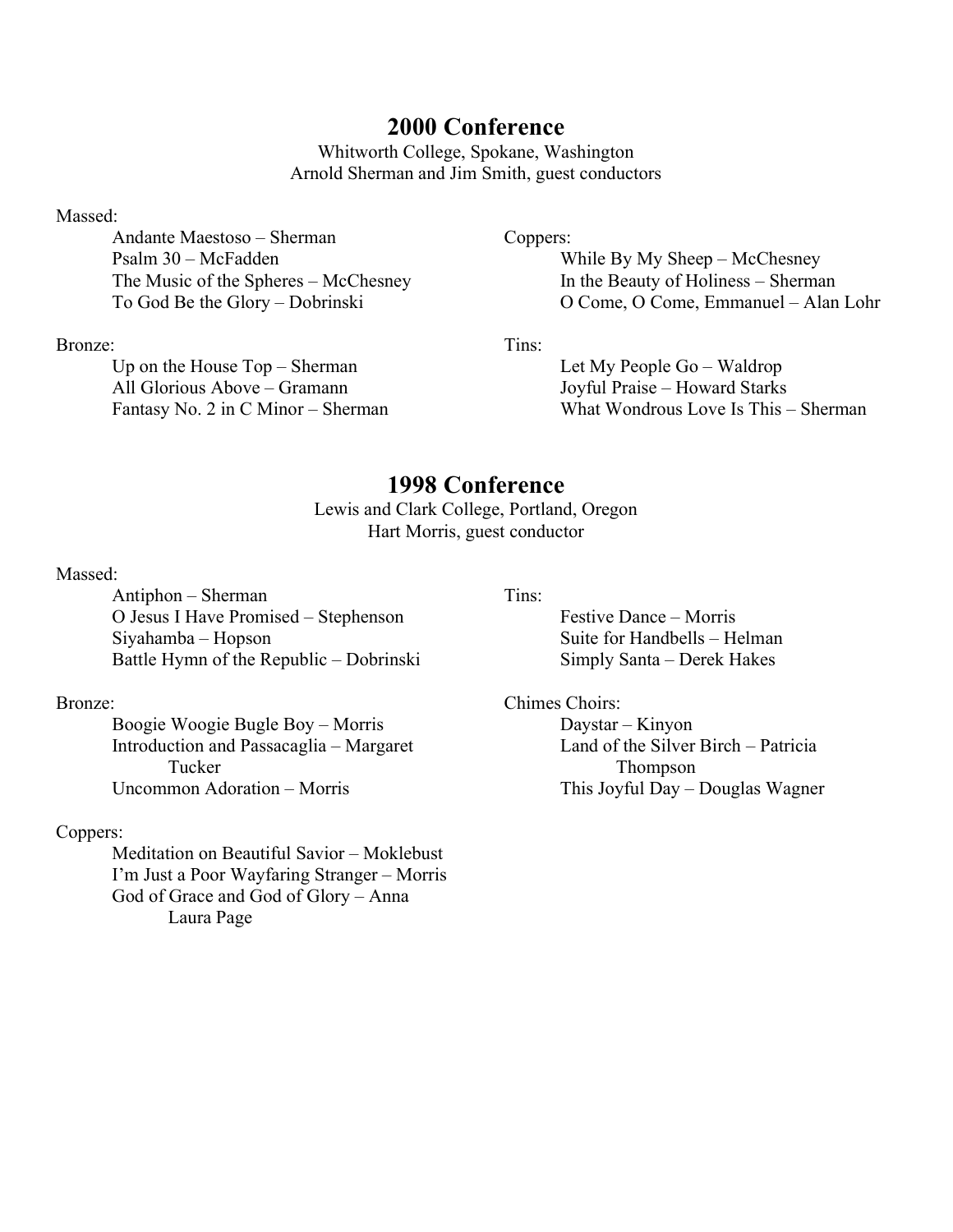Evergreen State College, Olympia, Washington Douglas Wagner, guest conductor

### Massed:

 American, the Beautiful – Sherman Jubilee for Bells – Kinyon Martellato Madness – Stephenson Fanfare Prelude on Aurelia – Wagner

### Bronze:

 Canticle – Sherman Simple Gifts – McKechnie Swing Lo, Jake – Morris

### Coppers:

 With Joy and Gladness – Douglas Wagner I Heard the Bells on Christmas Day – Dobrinski Are Ye Able? – Kinyon

### Tins:

 God of Our Fathers – Kinyon Pie Jesu – Douglas Wagner Grand March – McChesney

Chimes Choirs: River of Peace – Merrett What Child Is This? – Kinyon

# 1994 Conference Music

Pacific Lutheran University, Tacoma, Washington Lee Afdahl and Michael Keller, guest conductors

### Massed:

 Gypsy Dance Silent Night – Dobrinski Song of Joy Hymn to Joy -- Keller

## Bronze:

 The Liberty Bell Serenade for a Picket Fence Wade in the Water

# Coppers:

 Blessed Assurance – Dobrinski A Psalm of Praise When Morning Gilds the Skies

## Tins:

 Peaceful Reverie Thine is the Glory With Praises Ring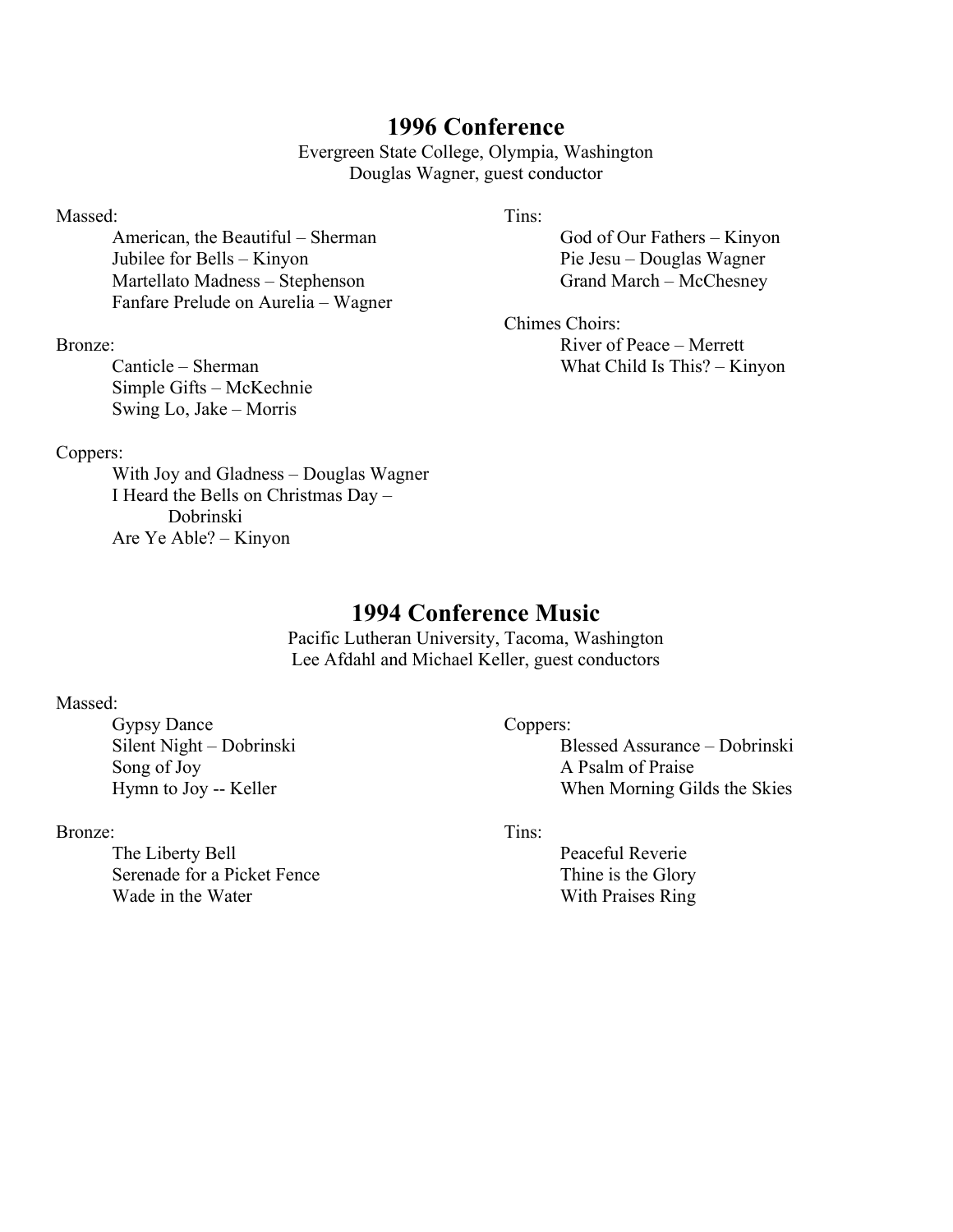Whitman College, Walla Walla, Washington Cynthia Dobrinski and Marcia Spalding, guest conductors

#### Massed:

 Star Spangled Banner – Bartsch Rondo Festivo – Dobrinski Way Out West -- Tucker Lift High the Cross – Dobrinski Rondo Jubilate – Wagner

#### Bronze:

 Cantilene – Buckwalter Allegro Brilliante – Dobrinski Hava Nageela – Smith

#### Coppers:

 A Carol for All Seasons – Price Great Is Thy Faithfulness – Dobrinski Viennese Sonatinia No. 1 – Mozart/Noller

Tins:

 Rejoice and Be Glad – Mocklebust A Festive Proclamation – Nowland Animato – Dobrinski

Chime Choirs: The Gift of Love – Hopson

# 1990 Conference Music

Western Oregon State College, Monmouth, Oregon Mr. Kazuo Ohta and Marilyn Hines, guest conductors Linda Marean, Chimes Choir

#### Massed:

 Antiphonal Flourish – Payn Lullaby – Nozomu Abe Sakura Melody Fanfare – Kodama Let There Be Peace on Earth – Dobrinski

#### Bronze:

 We Three Kings – Dobrinski Soliloquy for Bells – Buckwalter Jubilee Concertante – Buckwalter

#### Coppers:

 Rhosymedre – Douglas Wagner Joyful Celebration – Sharon Cheek Apexander's Ragtime Band – Dobrinski Tins:

 Brethren We Have Met to Worship – Burroughs (with Chimes Choir) Sound the Trumpet – Purcell/Lorenz O When the Saints Go Marching In – Bisbee

Chimes Choirs:

 Waltz from Serenade for Strings – Callahan Brethren We Have Met to Worship – Burroughs (with Tins)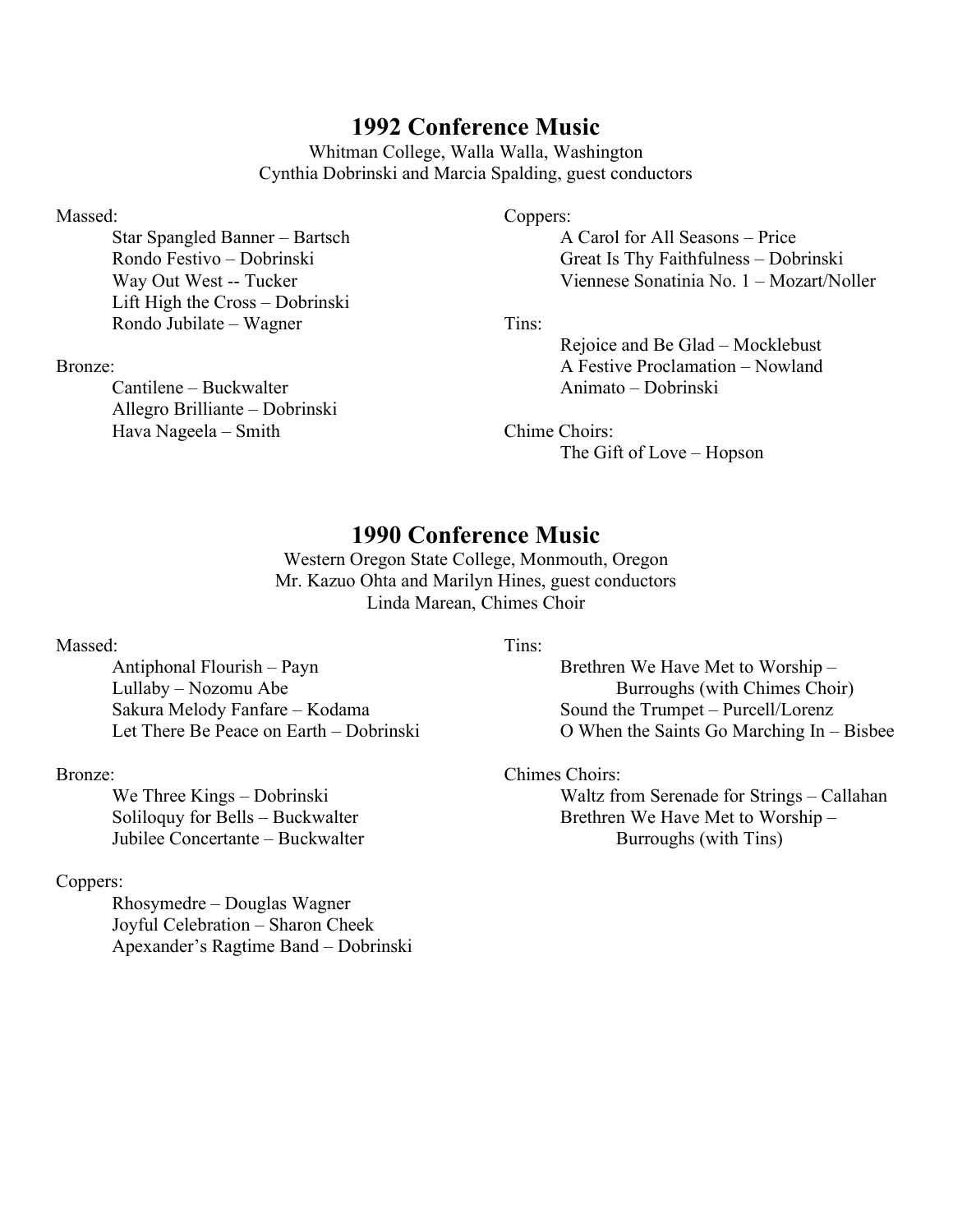Pacific Lutheran University, Tacoma, Washington Douglas Wagner and Linda McKechnie, guest conductors Linda Marean, Chimes Choirs

### Massed:

 Procession – Al Zabel How Firm a Foundation – Linda McKechnie Fanfare Prelude on "Old Hundredth" – Douglas Wagner Sine Nomine – Douglas Wagner

#### Bronze:

 Elegy – Payn Dance of the Reed Flutes from The Nutcracker – Griffin

#### Coppers:

 Fantasy on "Westminster Quarters" – Hopson Rondo Passacaglia – Dobrinski Tritsch-Tratsch Polka – Strauss/Weston Somewhere Out There from An American Tail – Douglas Wagner

#### Tins:

 Songs of America – Douglas Wagner Psalm 130 – Susan Ullom Berns Joyous Traise – Dobrinski Deep River – Douglas Wagner

#### Chime Choirs:

 Fleur-de-Lis – Lou Gillis Amazing Grace – Kauffmann

# 1986 Conference Music

Umpqua Community College, Roseburg, Oregon William Waggener, guest conductor

#### Massed:

 Star Spangled Banner – Smith/Robert Ivey Bell Jubilee – Ellen Jane Lorenz Just a Closer Walk/He's Got the Whole World – James Boersma Send in the Clowns – Wagner March No. 2 – Lee Waggener This Is My Father's World – Linda McKechnie

Bronze/Honors:

 Sharon's Song – Allured Away in a Manger – Betty Garee

#### Coppers:

 Shenandoah – Hopson Le P'ing – Betty Garee Prisms – Payn

Tins:

 Beside Still Water – Howard Starks Rondo for Bells – Wayne Bisbee Jubilation – Parrish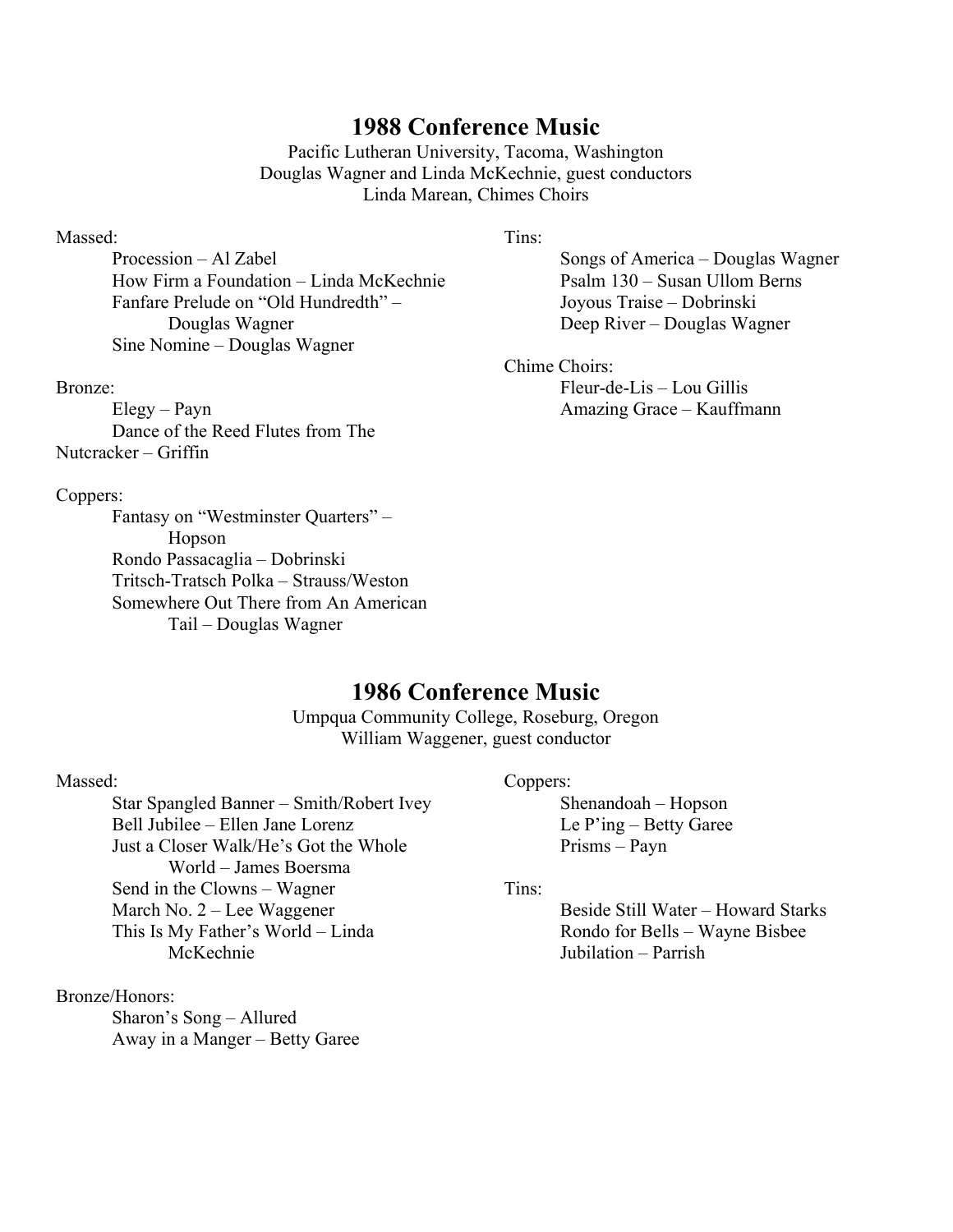Seattle Pacific University, Seattle, Washington David Davidson & Donald Allured, guest conductors

### Massed:

 Festival Carillon and Fanfare – Hopson Psalm 19 – Marcello Battle Hymn of the Republic – Wagner Glorious Things of Tee are Spoken – McKechnie

#### Tins:

 Matins – Dobrinski Ring for Joy – Wagner Bell Largo – Lorenz Gates of Zion – Wiltse

### Coppers:

 A Clockwork Canon – Young A Gaelic Melody – Hopson Donkey Serenade – Friml Hopak – Moussorgsky

# 1982 Conference Music

Whitman College, Walla Walla, Washington Donald Allured, guest conductor

#### Massed:

 Our National Anthem – Smith/Lorenz Toccata in A Minor – McCleary Olympic Fanfare – Arnaud/Currier Les Cloches D'or – Long Silverthorne – Allured

### Coppers:

 Vista – Payn Trumpet Voluntary – Clarke/Garee Praise and Alleluyas – McCleary Londonderry Air – Allured Comedian's Gallop – Kabalevsky/Thompson

#### Tins:

 A Ringer's Prayer – Hunnicutt Pizzicato Bells – Lloyd Grazioso – Telemann/Allured Pedalpoint and Passacaglia – Hopson